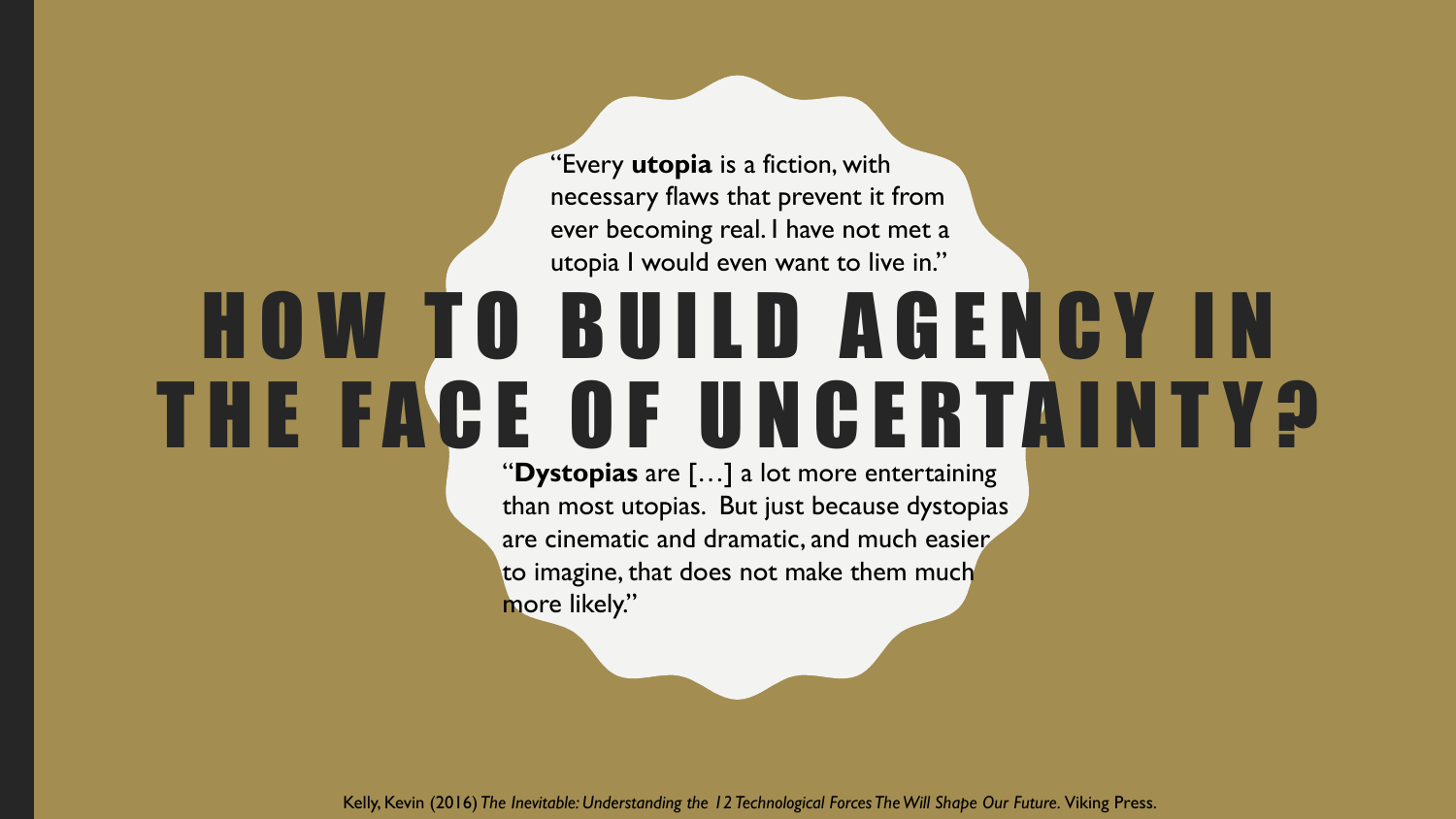# IKVÄLL

- Fyra hörn övning om agens och framtiden RAST
- Skapa en framtidsbild
- Hitta din agens
- RAST (ca 18:50)
- Reflektion kursen
- Kursutvärdering SLUT (ca 20:00)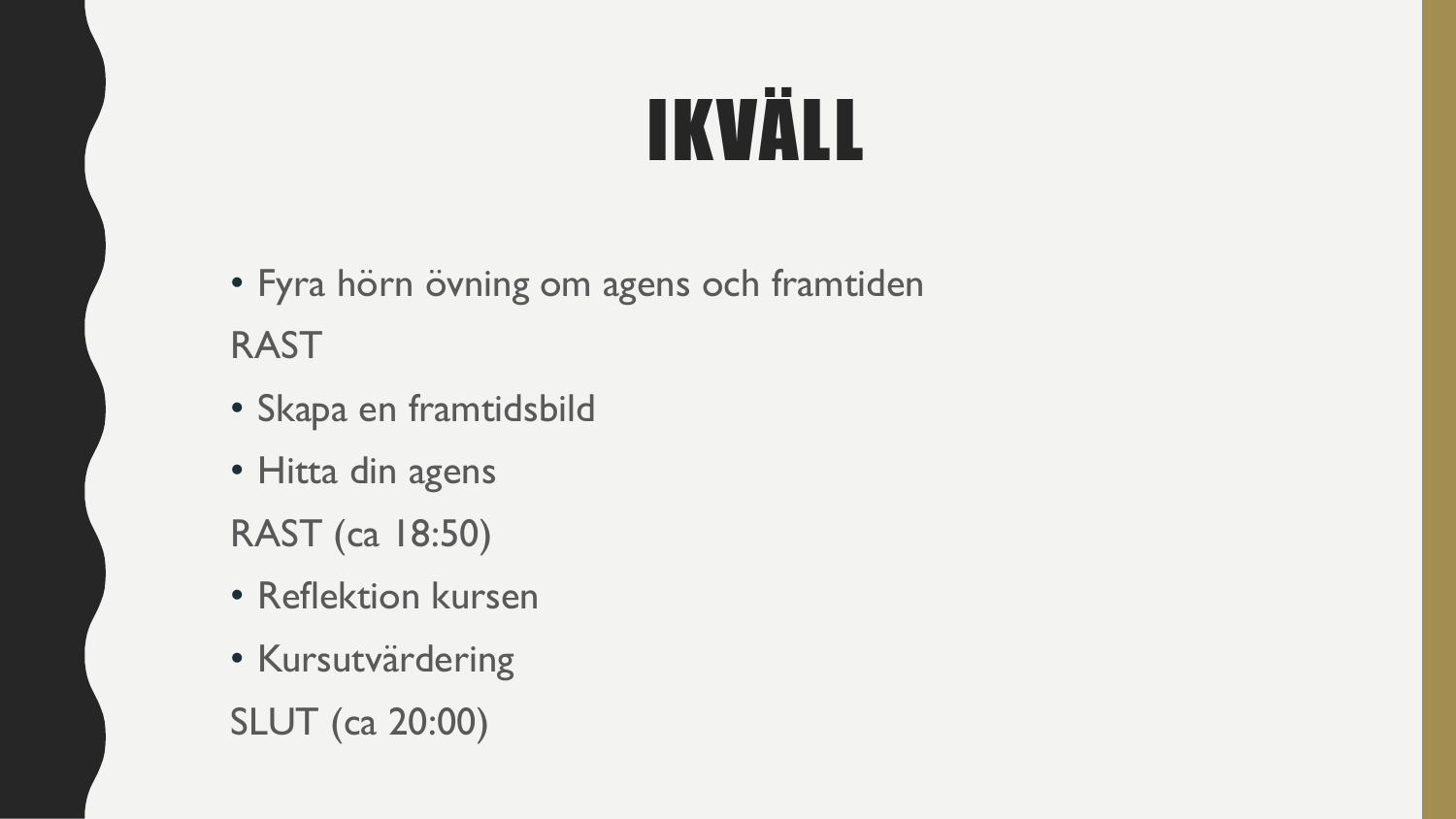#### **LOCUS OF CONTROL**

#### **SELF**

|                   | Q1 Building Site                                                                                                                                                                                                                            | Q2 Route Map                                                                                                                                                                                                                                                          |
|-------------------|---------------------------------------------------------------------------------------------------------------------------------------------------------------------------------------------------------------------------------------------|-----------------------------------------------------------------------------------------------------------------------------------------------------------------------------------------------------------------------------------------------------------------------|
|                   | In this orientation,<br>the future is assumed<br>to be open and<br>undetermined and<br>the subject (person/<br>institution) is assumed<br>to have control over<br>determining their own<br>trajectory in relation to<br>those possibilities | In this orientation,<br>there is a strong<br>degree of confidence<br>in a particular future<br>coming to pass and the<br>subject (the person/<br>institution) is perceived<br>to have control over<br>their own trajectory in<br>relation to that future<br>direction |
| <b>PERCEPTION</b> | <b>UNCERTAIN FUTURES</b>                                                                                                                                                                                                                    | <b>CERTAIN FUTURES</b>                                                                                                                                                                                                                                                |
| <b>OF THE</b>     |                                                                                                                                                                                                                                             |                                                                                                                                                                                                                                                                       |
| <b>FUTURE</b>     | Q4 Into the Mist                                                                                                                                                                                                                            | Q3 Carried Away                                                                                                                                                                                                                                                       |

## HUR KÄNNER DU INFÖR FRAMTIDEN?

Facer, Keri et al (2011) *Building agency in the face of uncertainty*.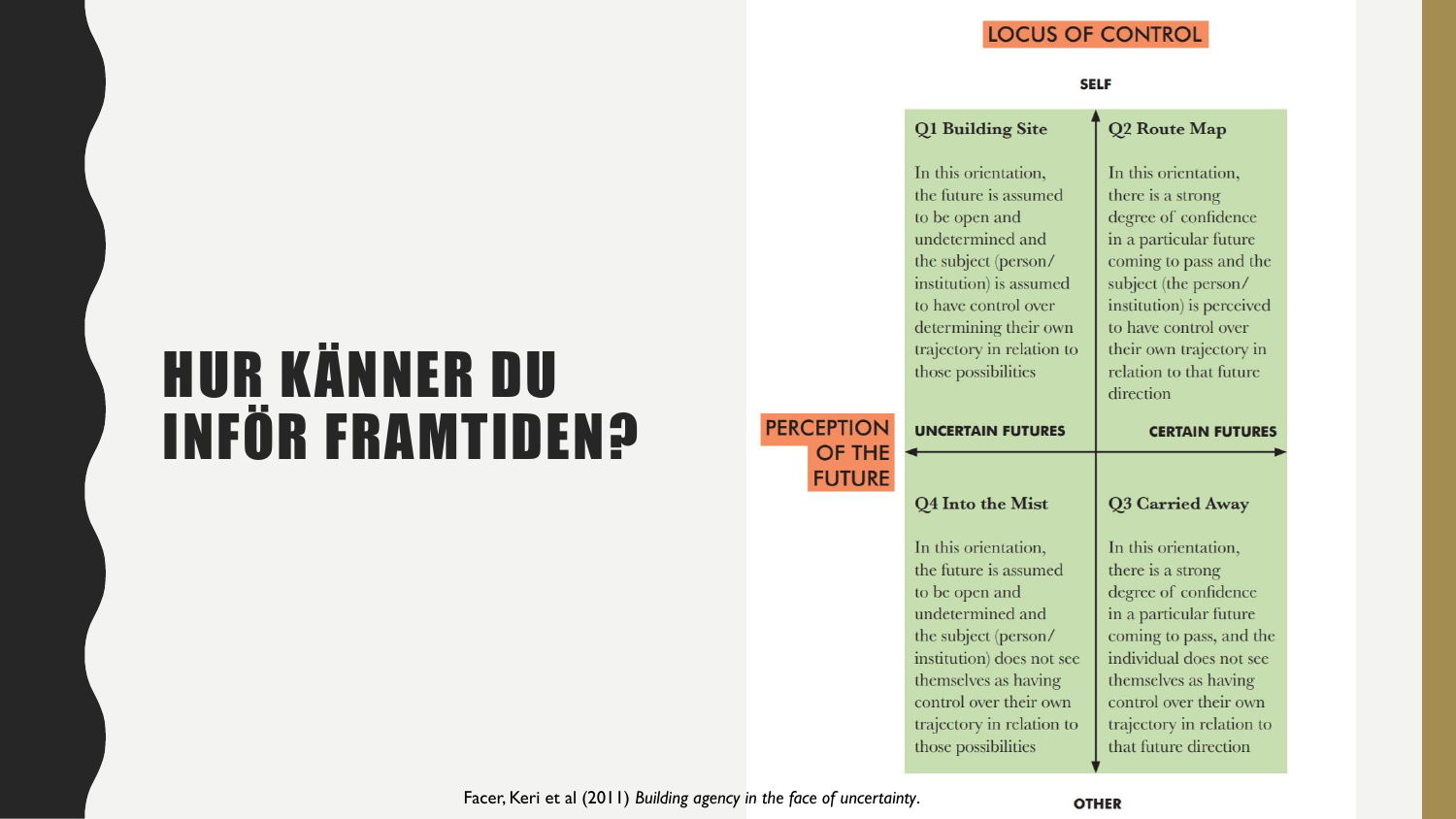#### **THE FUTURE IS UNCERTAIN**

#### **THE FUTURE IS CERTAIN**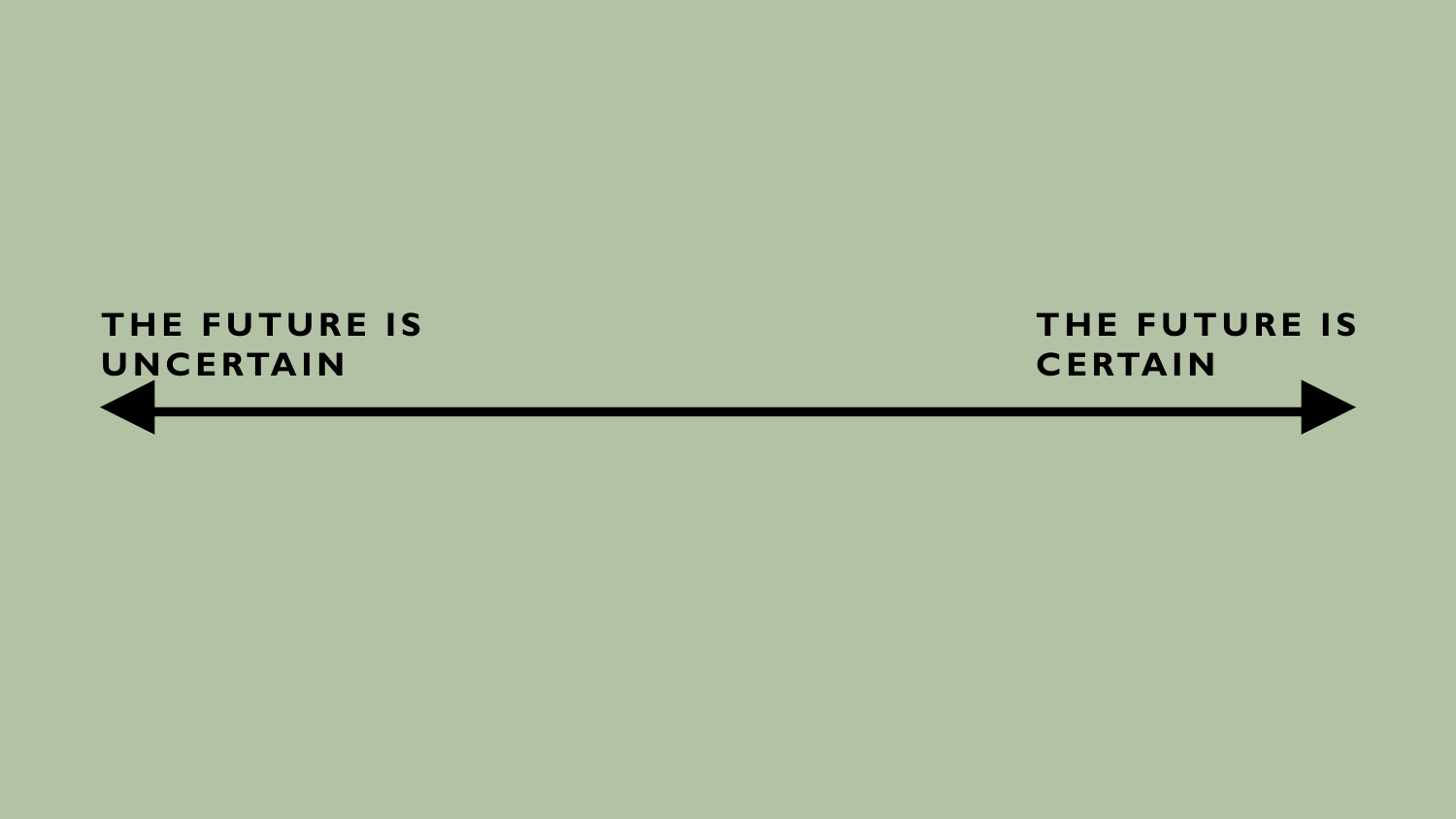**THE FUTURE IS UNCERTAIN THE FUTURE IS CERTAIN I HAVE CONTROL TO SHAPE MY FUTURE DON'T CONTROL MY FUTURE PATH** • Varför star du här? • Vad baserar du dina svar på? • Vad skulle behövas för att utmana dina svar? • Vilka nya valmöjligheter kan uppstå genom att utmana dina svar?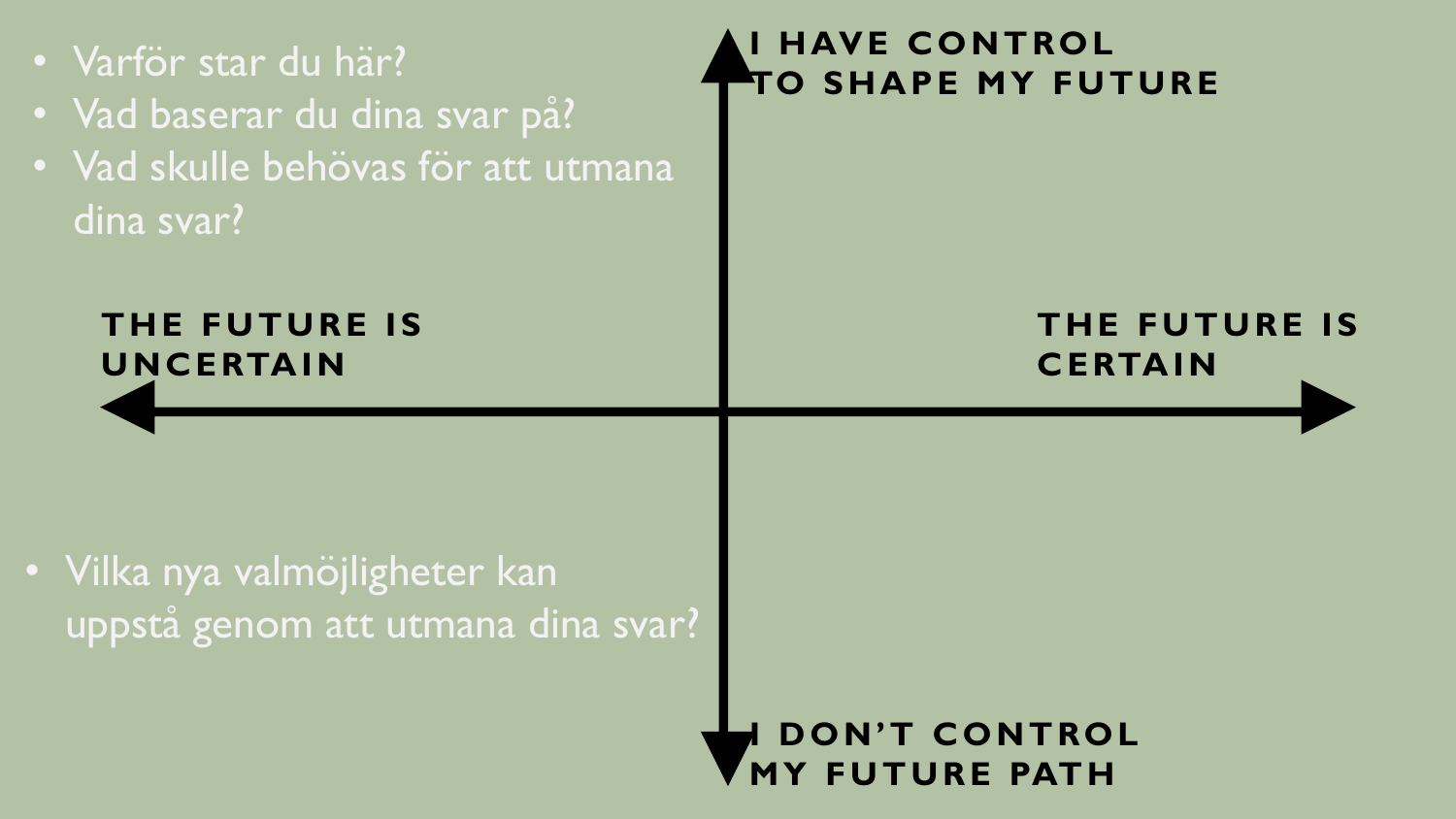## VI SKA SKAPA EN 'PROTOPIA'

"**I think our destination is** neither utopia nor dystopia nor status quo, but **protopia**. It is a state that is better than today, although it might just be a little bit better. Protopia is much harder to visualize"

"These protopian visions won't be as thrilling as either dystopias or utopias, but they might be thrilling enough **to aim towards**."

-Kevin Kelly (grundare Wired magazine)

Kelly, Kevin (2016) *The Inevitable: Understanding the 12 Technological Forces The Will Shape Our Future.* Viking Press.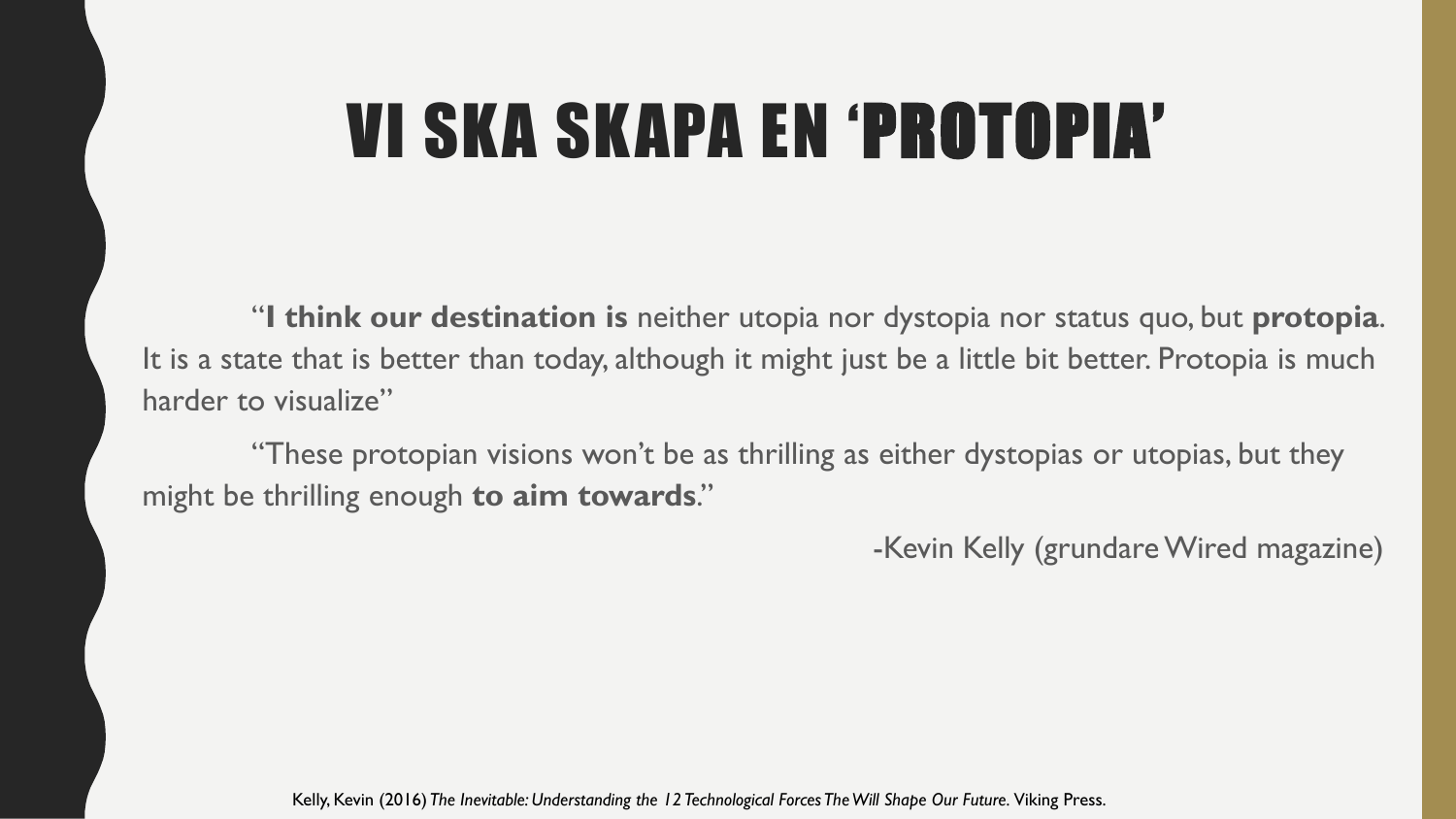#### Science-oriented

#### **Policy-oriented**

#### pre-defined/prescibed

Learning approach: transmission by academic experts of knowledge about facts and technologies in order to contribute to change. Potential to become emancipatory and process-oriented when considering inclusion of non-acedemic actors and use of innovative communication strategies.

Authoritative/ Focusing on matters of fact

> Learning approach: transmission and application of authoritative and organisational mandates. Can also be emancipatory and process oriented by fostering co creation between employees institutions, etc.

Learning approach: transmission and application of policy standards and regulations. Can be emancipatory and process-oriented when seeking ways of co-defining and implementing policies.

> Co-defined/ Focusing on matters of concern

Learning approach: emancipatory, participatory, value-laden, transgressive co-engagement in complex matters of concern and transformative actions.

Organization/ **Management-oriented** 

Open-ended/emergent

#### Transition/ **Transformation-oriented**

Current Opinion in Environmental Sustainability

Macintyre, Thomas et al. (2017) Towards transformative social learning on the path to 1.5 degrees. *Current Opinion in Environmental Sustainability, vol.31.* 2018 https://transformativelearning.nl/2018/02/26/towards-transformative-social-learning-on-the-path-to-1-5-degrees-new-paper-on-learning-in-times-of-runaway-climate-change/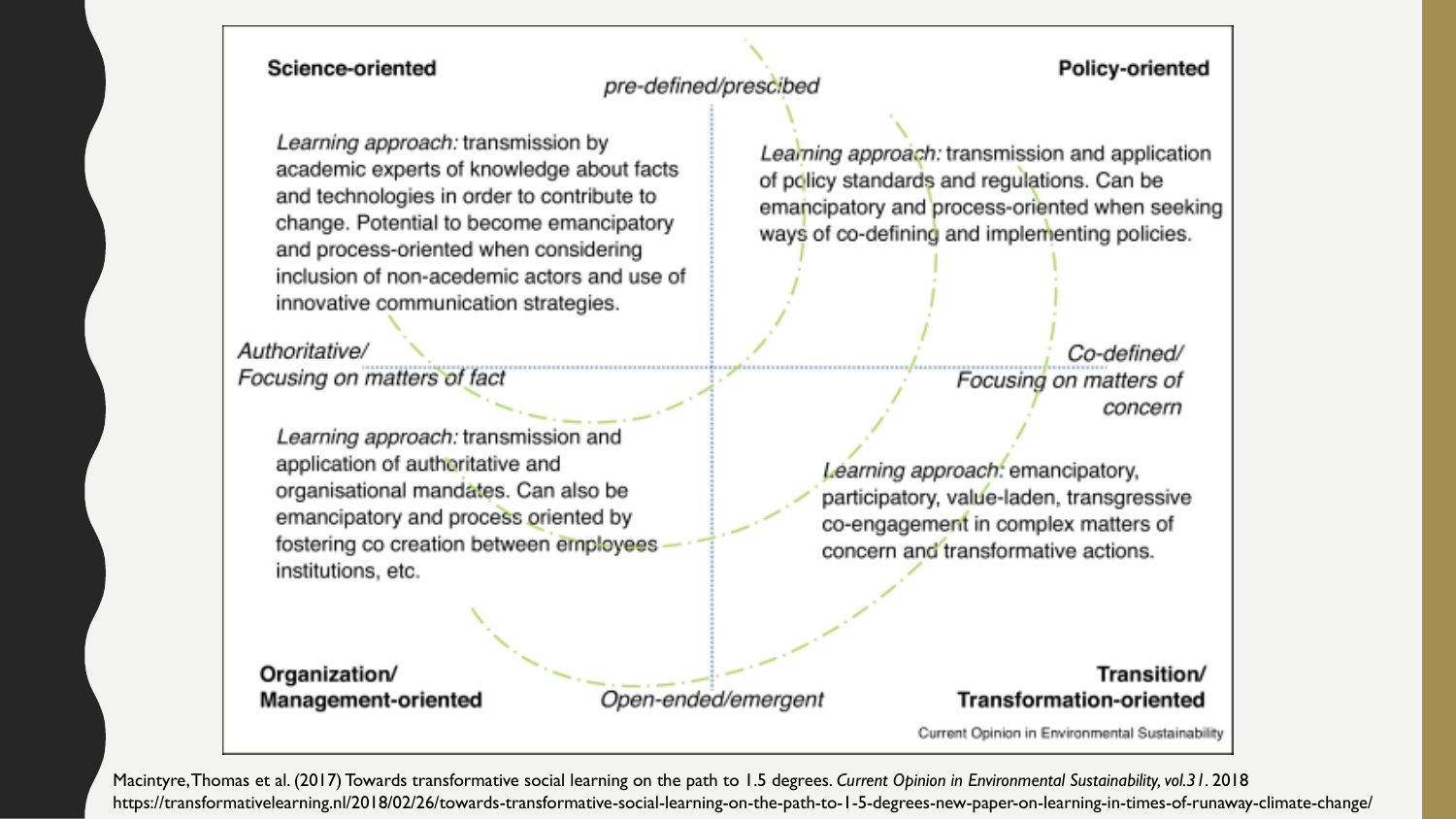





# **METOD**

#### **Att rita kan omvandla en outtalad tanke till ett objekt att reflektera kring**









Dahlman, Y. (2007) Towards a theory that links experience in the arts with the acquisition of knowledge*. International Journal of Art Design Education.* 26:3, 274.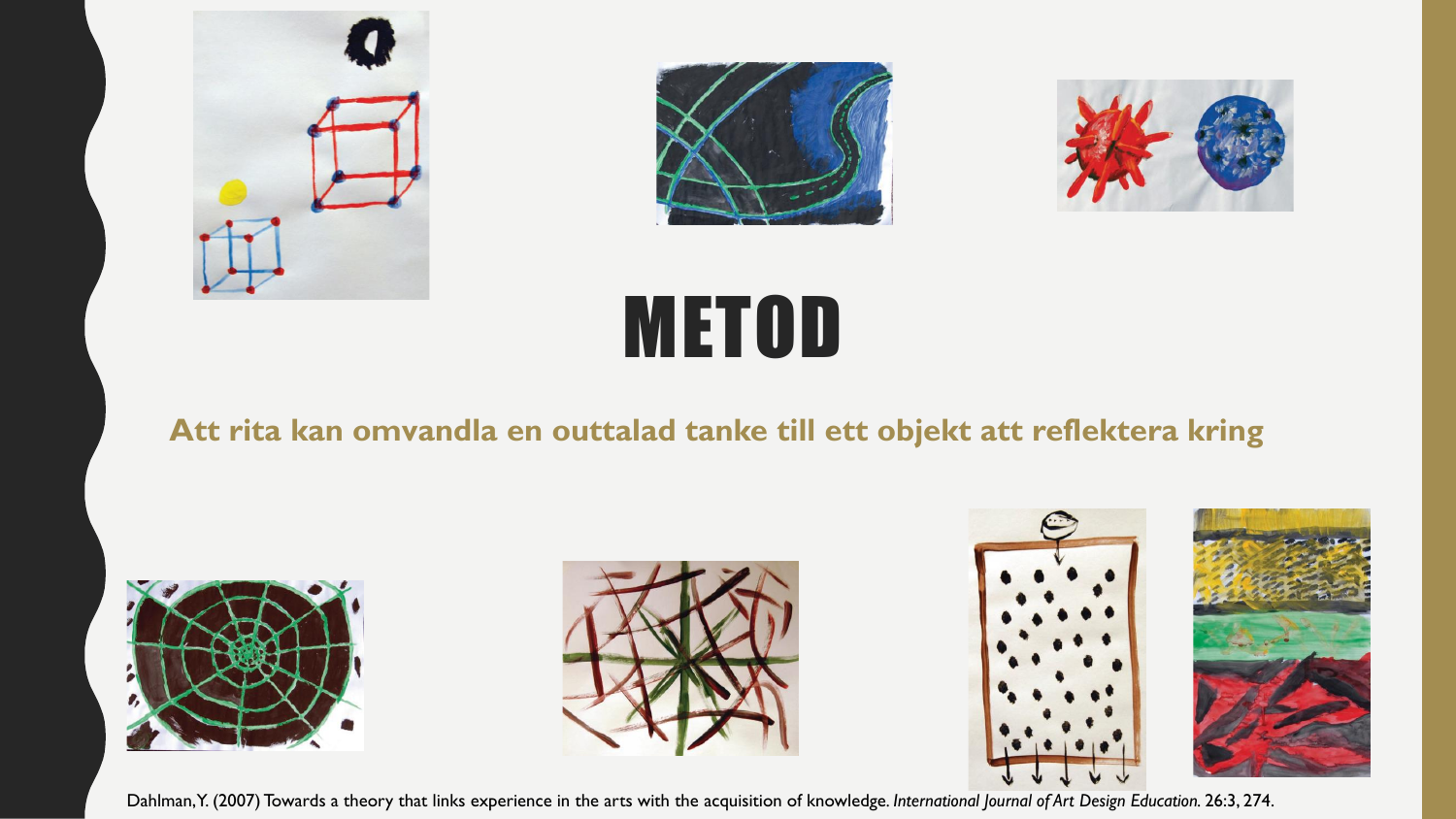# GRUPPINDELNING

- Varje grupp: en person från varje horn
- Ca 6 grupper, med 4 personer i varje
- Efter rasten ska ni jobba ihop för att skapa en målbild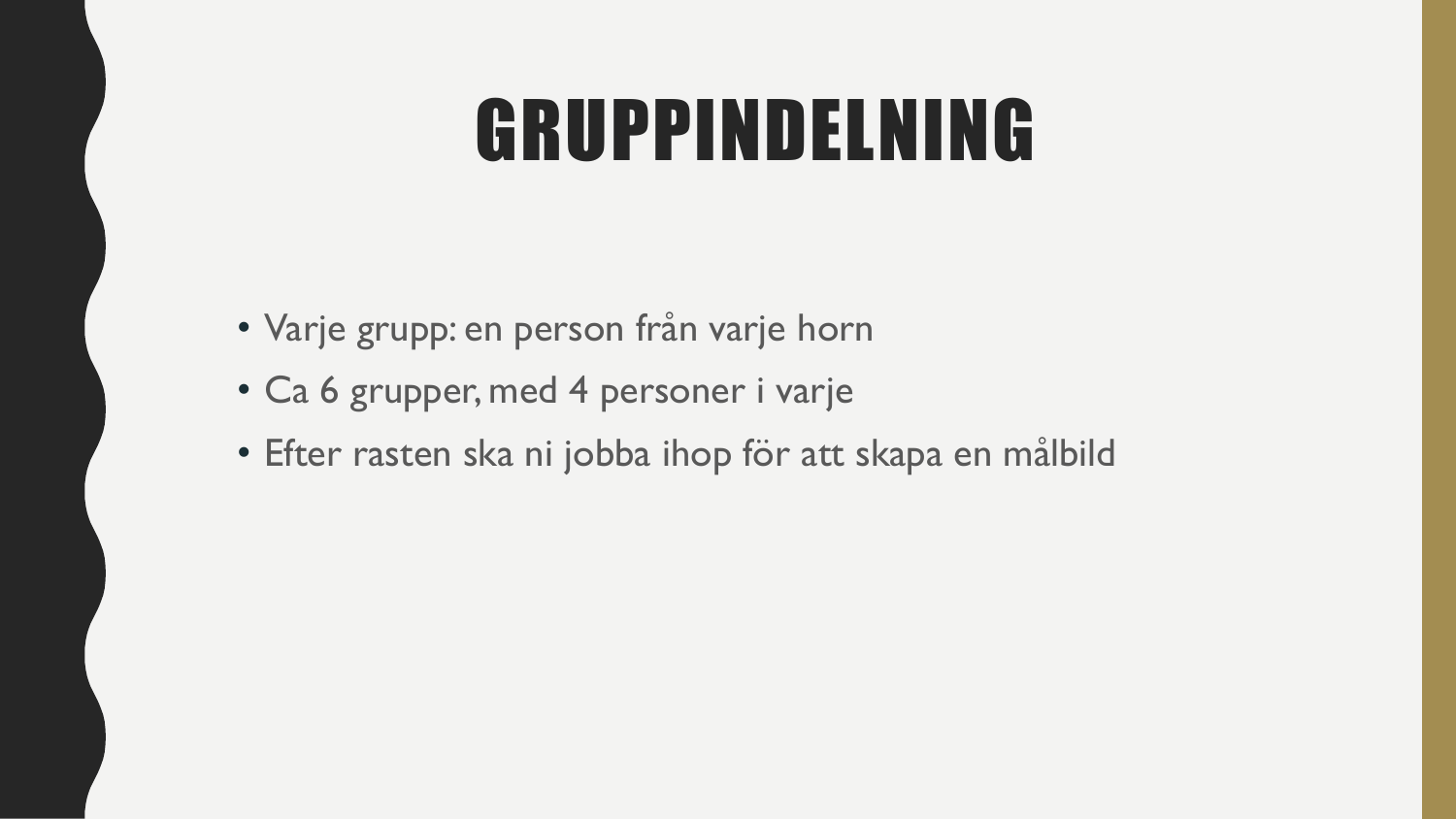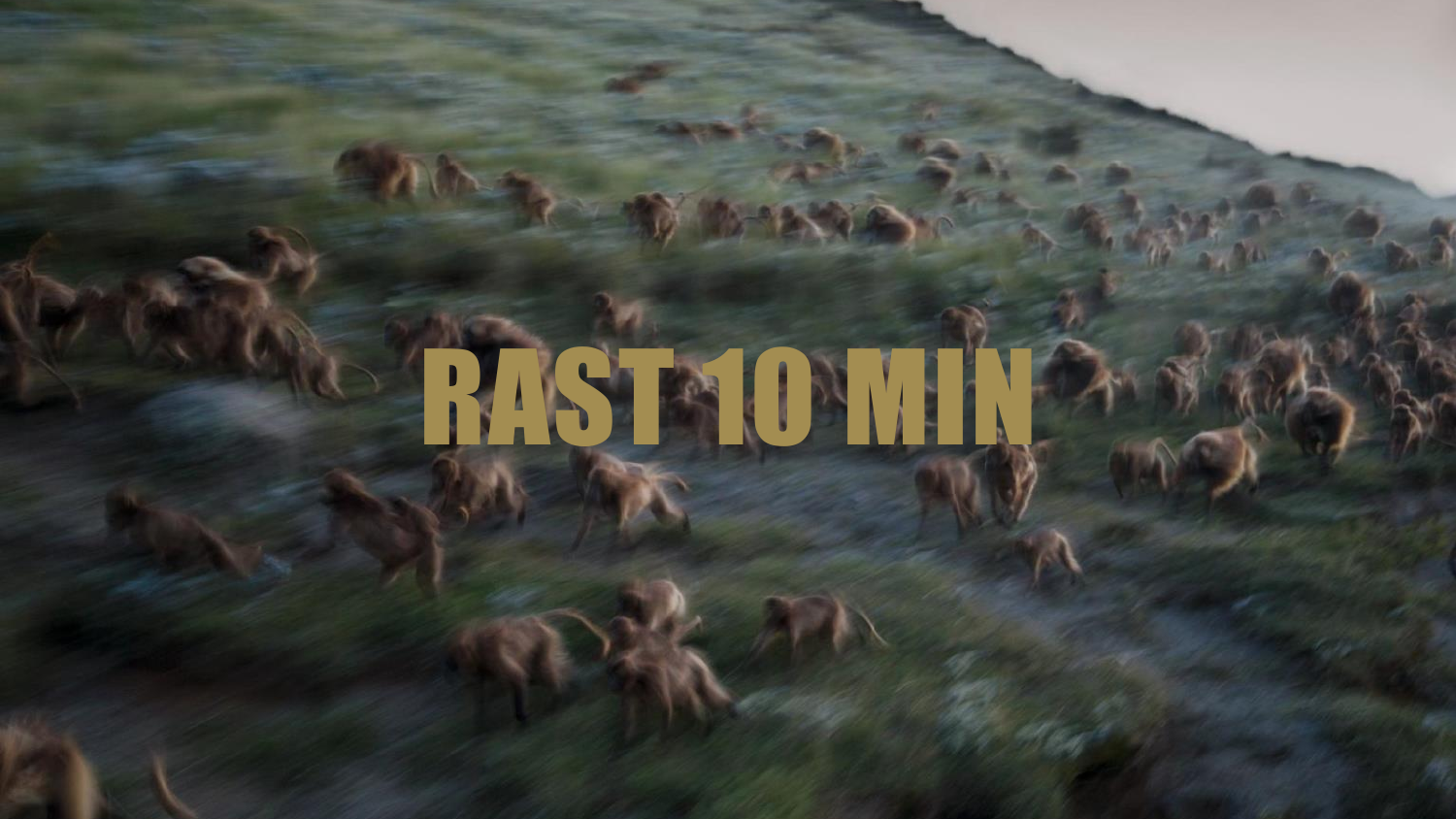- Rita din favoritfrukt
- Fullfölj meningen "Jag älskar … för att den är…"
- Rita känslan. Måla med färger…
- Prata med den du sitter bredvid: Vilken av bilderna var enklast? Roligast? Kontroll/frihet, olika hos olika människor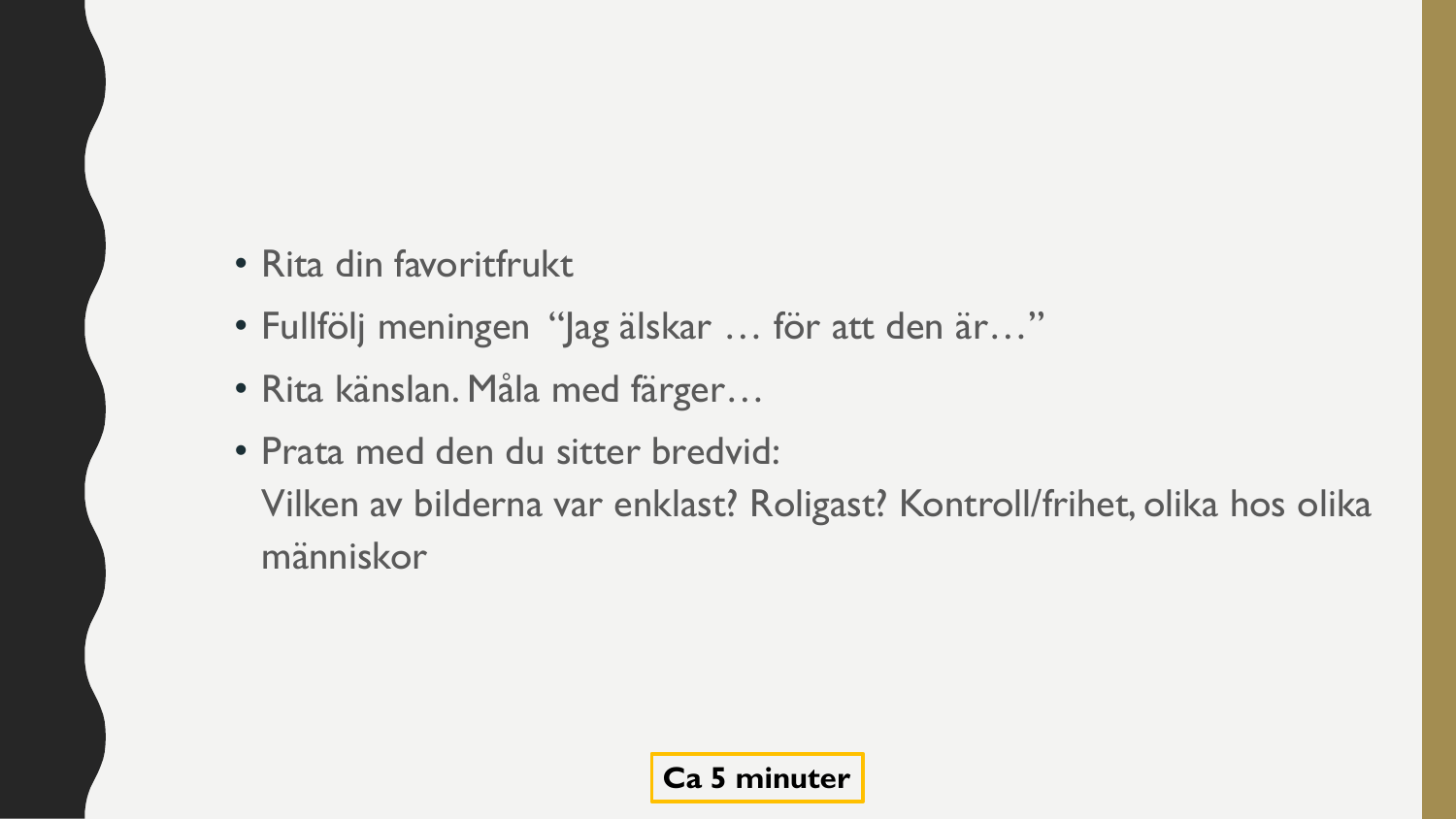# P R O T O P I A 2030 2030

- Personlig koppling
- Vardagsliv
- Måla abstrakt eller konkret
- Handlar inte om att vara bra på att teckna!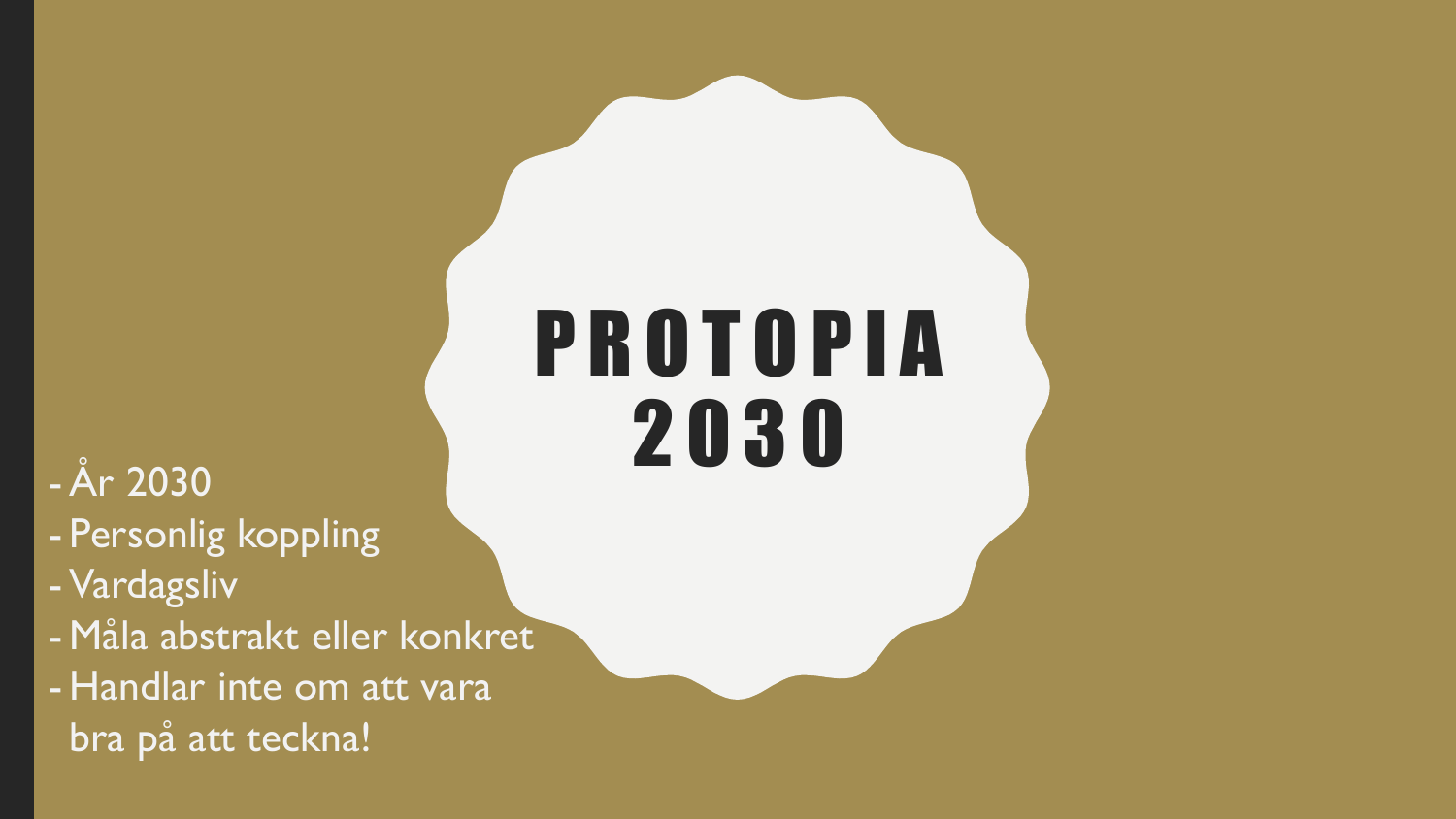## V A D T Ä N K E R D U P Å NÄR D U T Ä N K E R P Å K L I M A T F Ö R Ä N D R I N G A R ? **Förstå varandras perspektiv**

- Alla målar individuellt
- Alla skriver i tystnad ned I fråga/målning
- Frågerunda alla frågor ska ställas även om det känns som att den redan besvarats (Varför har du målat gult? Kantigt? Fråga vad som helst som väcker din nyfikenhet när du ser bilden…)

#### **Ca 20 minuter**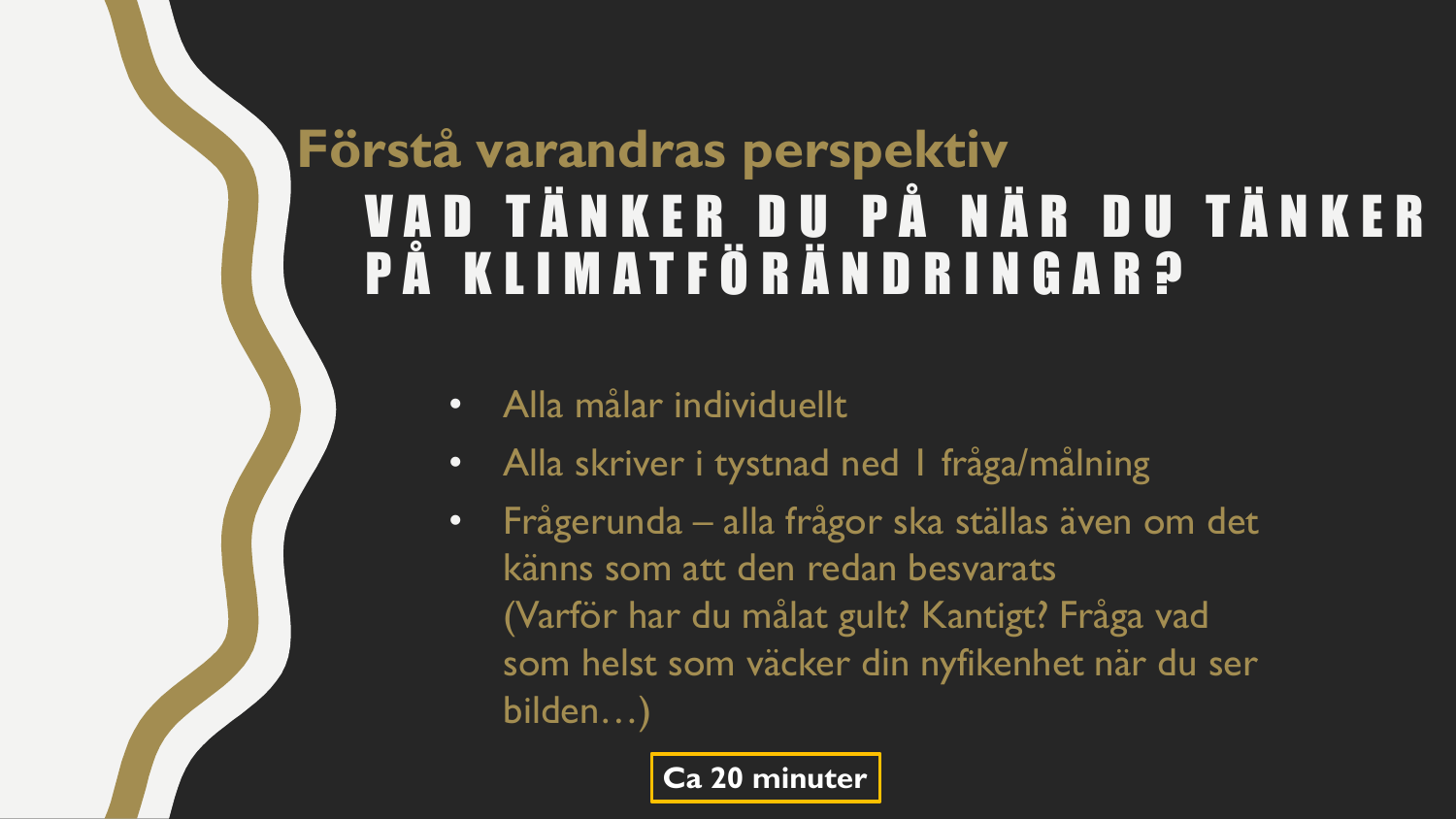### **Skapa en gemensam protopia**

**Ca 20 minuter**

### H U R K O M M E R D I T T V A R D A G L I G A L I V **SE UT 2030?**

- Måla individuellt
- Sammanför allas till en stor, lägg till om det behövs för att koppla samman olika ideer
- Sätt upp den på väggen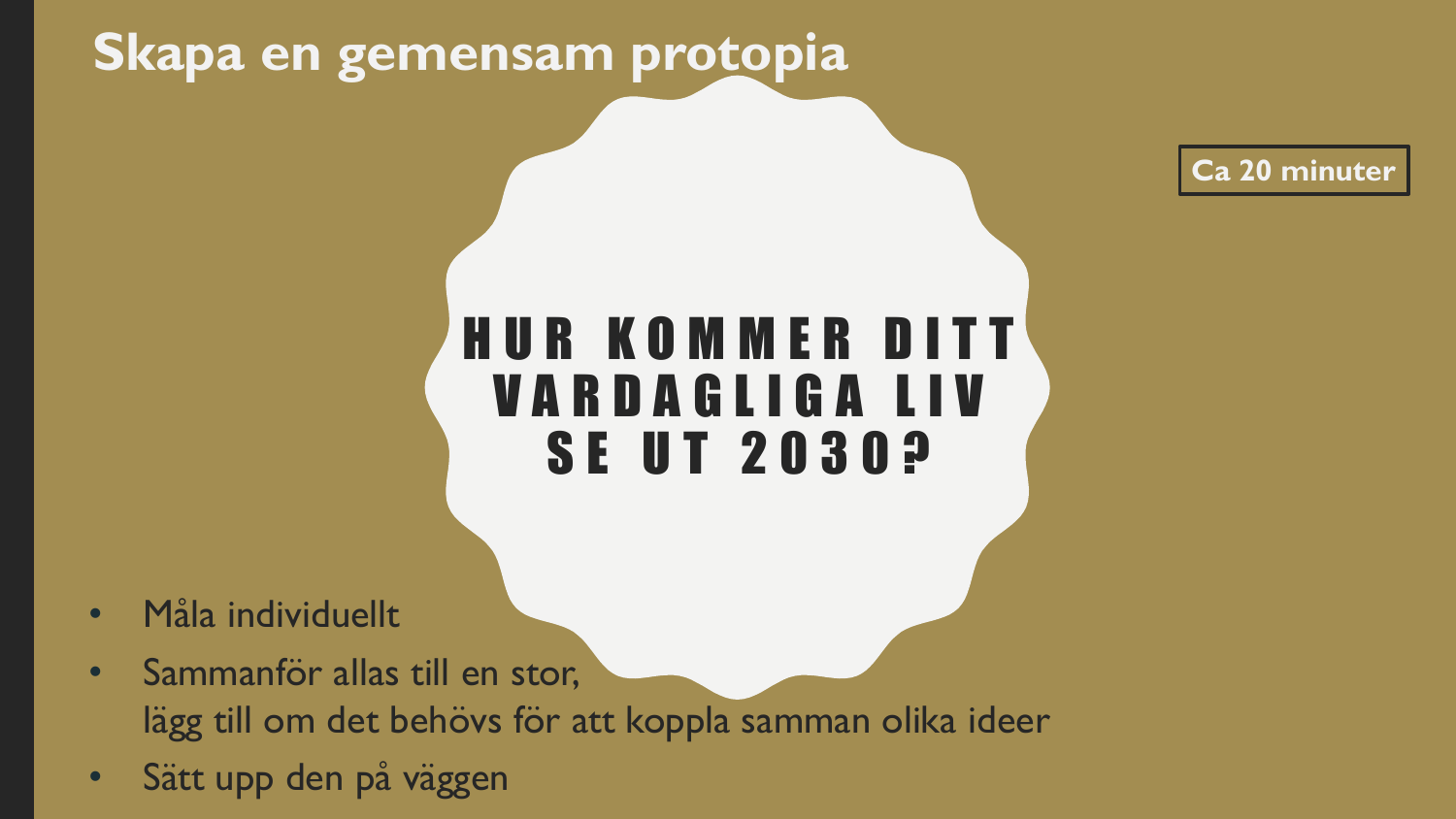

### **Kolla på de andras protopias!**

- **3 grupper kollar på** varandras
- Ställ frågor och besvara (ca 5 min/grupp)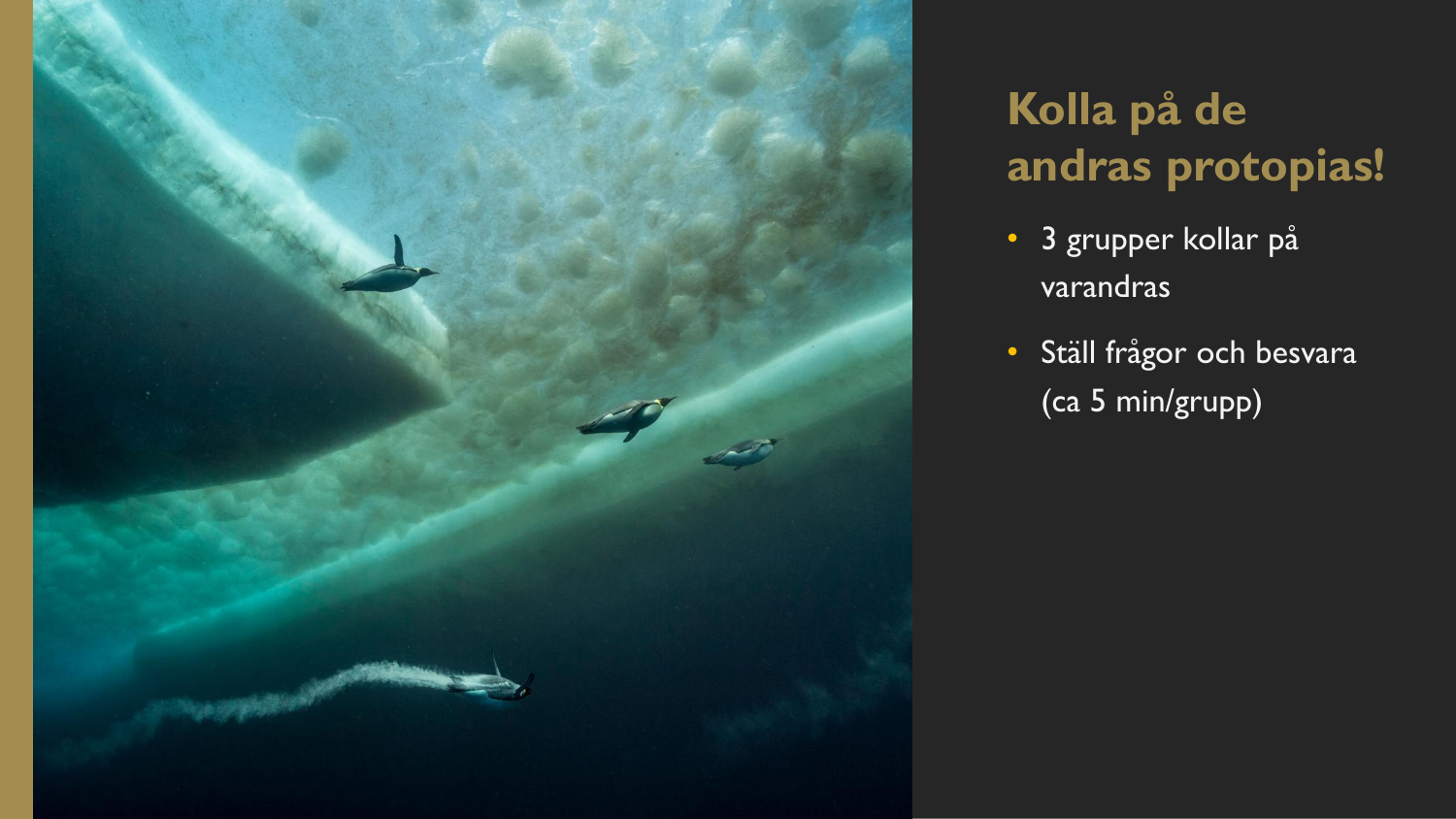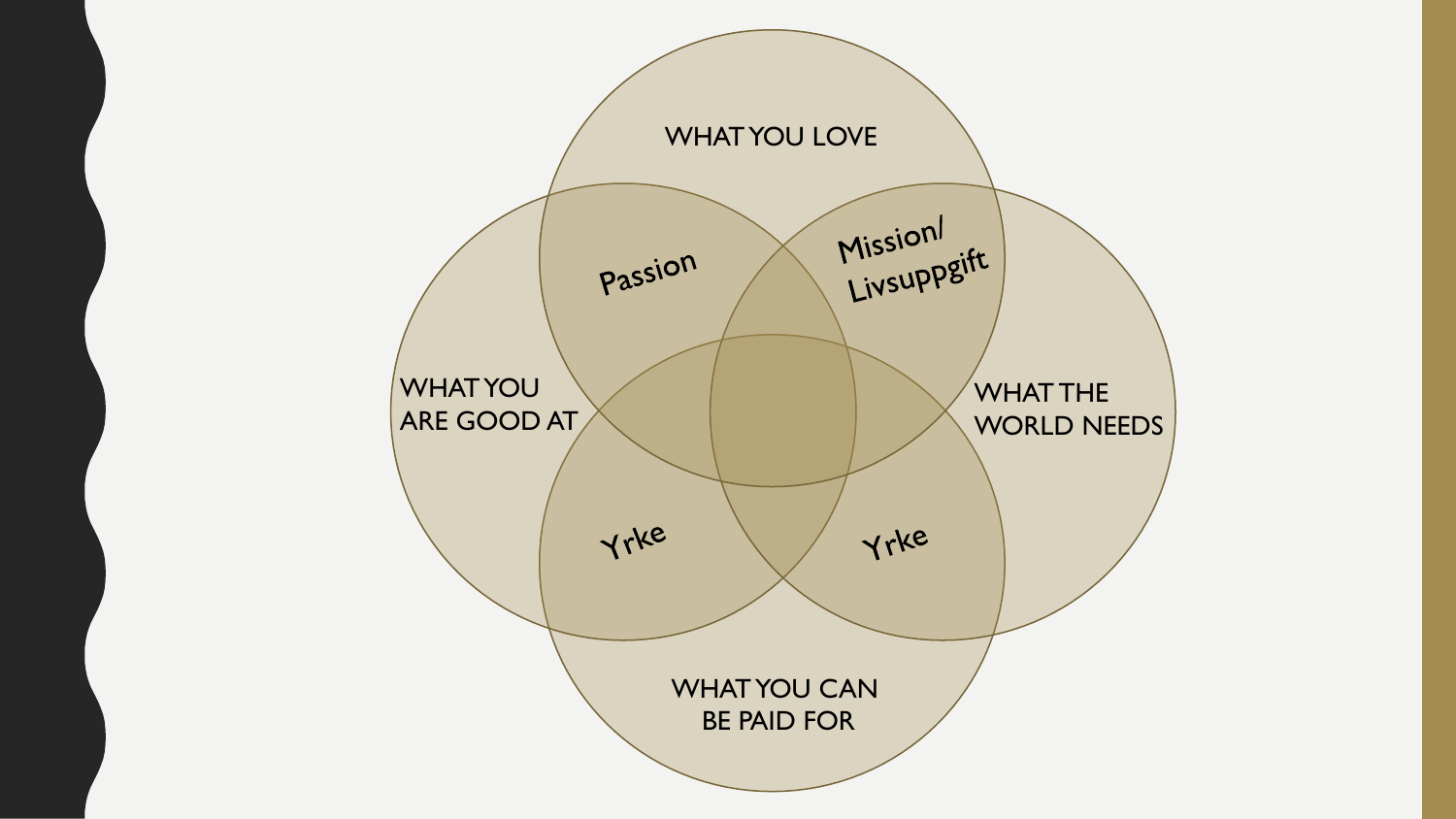#### **S T O P PA E N 3 0 - D AY C H A L L E N G E I F I C K A N**

# V A D K A N D U GÖRA NU?

"Det som mer än någonting annat får människor att agera, är när en hittar stöd i andra personer." *-Karin Kali Andersson Leg. psykolog och aktivist*